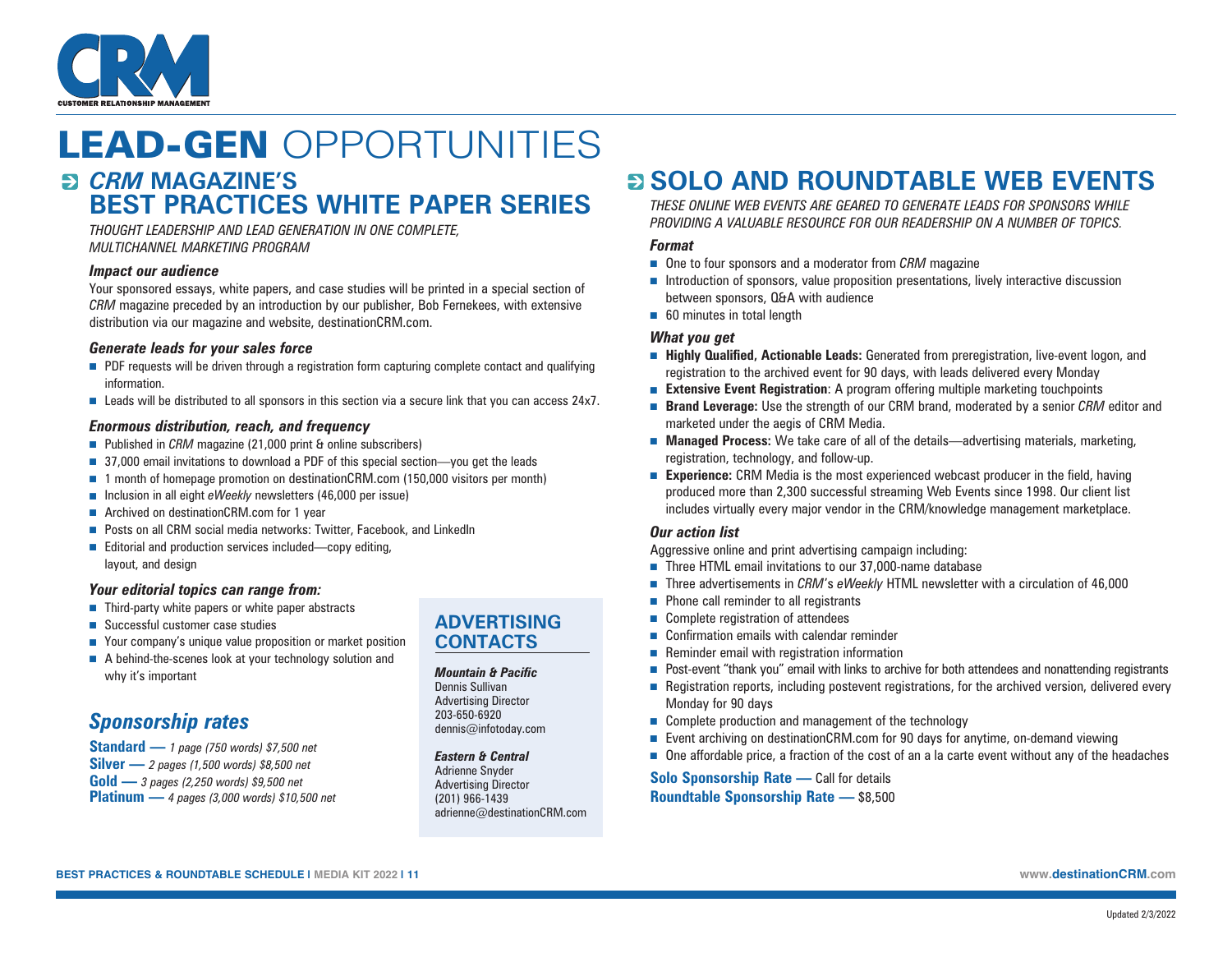

# 2022 BEST PRACTICES SCHEDULE

| <b>Month</b>     | <b>Important Deadlines</b>                | <b>Title</b>                                                                     | <b>Roundtable</b><br><b>Date</b> |
|------------------|-------------------------------------------|----------------------------------------------------------------------------------|----------------------------------|
| January          | Commit:<br>12/13/21<br>Copy Due: 12/20/21 | Megatrends in Customer Technology: Expert Predictions for 2022 and Beyond        | 1/12/2022                        |
|                  |                                           | How to Deliver Exceptional Customer Experiences                                  | 11/16/2022                       |
| <b>February</b>  | 1/13/22<br>Commit:<br>Copy Due: 1/20/22   | Sales Enablement Tools for 21st-Century Sales Teams                              | 8/3/2022                         |
|                  |                                           | <b>Identity Verification in a Scary World</b>                                    | 10/26/2022                       |
| <b>March</b>     | Commit:<br>2/13/22<br>Copy Due: 2/20/22   | <b>Speech Analytics in the Contact Center</b>                                    | 6/1/2022                         |
|                  |                                           | <b>Customer Data Platforms for True Personalization</b>                          | 9/28/2022                        |
| <b>April</b>     | Commit:<br>3/7/22<br>Copy Due: 3/14/22    | Digital Transformation of the Contact Center                                     | 7/13/2022                        |
|                  |                                           | Voice-of-the-Customer Programs Guide CX Improvement                              | 11/30/2022                       |
| <b>May</b>       | 4/13/22<br>Commit:<br>Copy Due: 4/20/22   | Contact Center as a Service (CaaS): Why Now Is the Time                          | 2/2/2022                         |
|                  |                                           | <b>Customer Journey Management for Maximum Customer Engagement</b>               | 2/23/2022                        |
| June             | Commit:<br>5/13/22<br>Copy Due: 5/20/22   | The Power of Personalization in Customer Experience                              | 3/2/2022                         |
|                  |                                           | Al-Powered Self-Service: The Next Step in Empowering Your Customers              | 3/30/2022                        |
| July             | 6/13/22<br>Commit:<br>Copy Due: 6/20/22   | <b>Happier Agents Create Happier Customers</b>                                   | 10/12/2022                       |
|                  |                                           | Welcome to the Customer Experience Center!                                       | 8/31/2022                        |
| <b>August</b>    | Commit:<br>7/13/22<br>Copy Due: 7/20/22   | <b>Customer Journey Analytics: Actionable Insights That Drive Revenue Growth</b> | 9/14/2022                        |
|                  |                                           | Smart Customer Service Done Right: Real-World Success Stories From the Field     | 6/22/2022                        |
| <b>September</b> | 7/25/22<br>Commit:<br>Copy Due: 8/1/22    | <b>Contact Center Analytics:</b> Actionable Intelligence at the Point of Service | 4/6/2022                         |
|                  |                                           | Creating an Omnichannel Strategy for Seamless Customer Journeys                  | 5/11/2022                        |
| <b>October</b>   | Commit:<br>9/13/22<br>Copy Due: 9/20/22   | Al & Bots in Customer Care                                                       | 12/7/2022                        |
|                  |                                           | Work Smarter, Not Harder, With Workforce Optimization                            | 8/17/2022                        |
| <b>November</b>  | Commit:<br>10/13/22<br>Copy Due: 10/20/22 | <b>Conversational AI:</b> The Promise of Intelligent Customer Support            | 5/25/2022                        |
|                  |                                           | The Management of Customer Experiences                                           | 7/27/2022                        |
| <b>December</b>  | Commit:<br>11/13/22<br>Copy Due: 11/20/22 | Data Quality Challenges for a Data-Diven Decade                                  | 6/15/2022                        |
|                  |                                           | 2022 Contact Center Innovations-Successful Case Study Snapshots                  | 11/2/2022                        |

**BEST PRACTICES & ROUNDTABLE SCHEDULE | MEDIA KIT 2022 | 12 [www.destinationCRM.com](http://www.destinationCRM.com)**

*Schedule is subject to change.*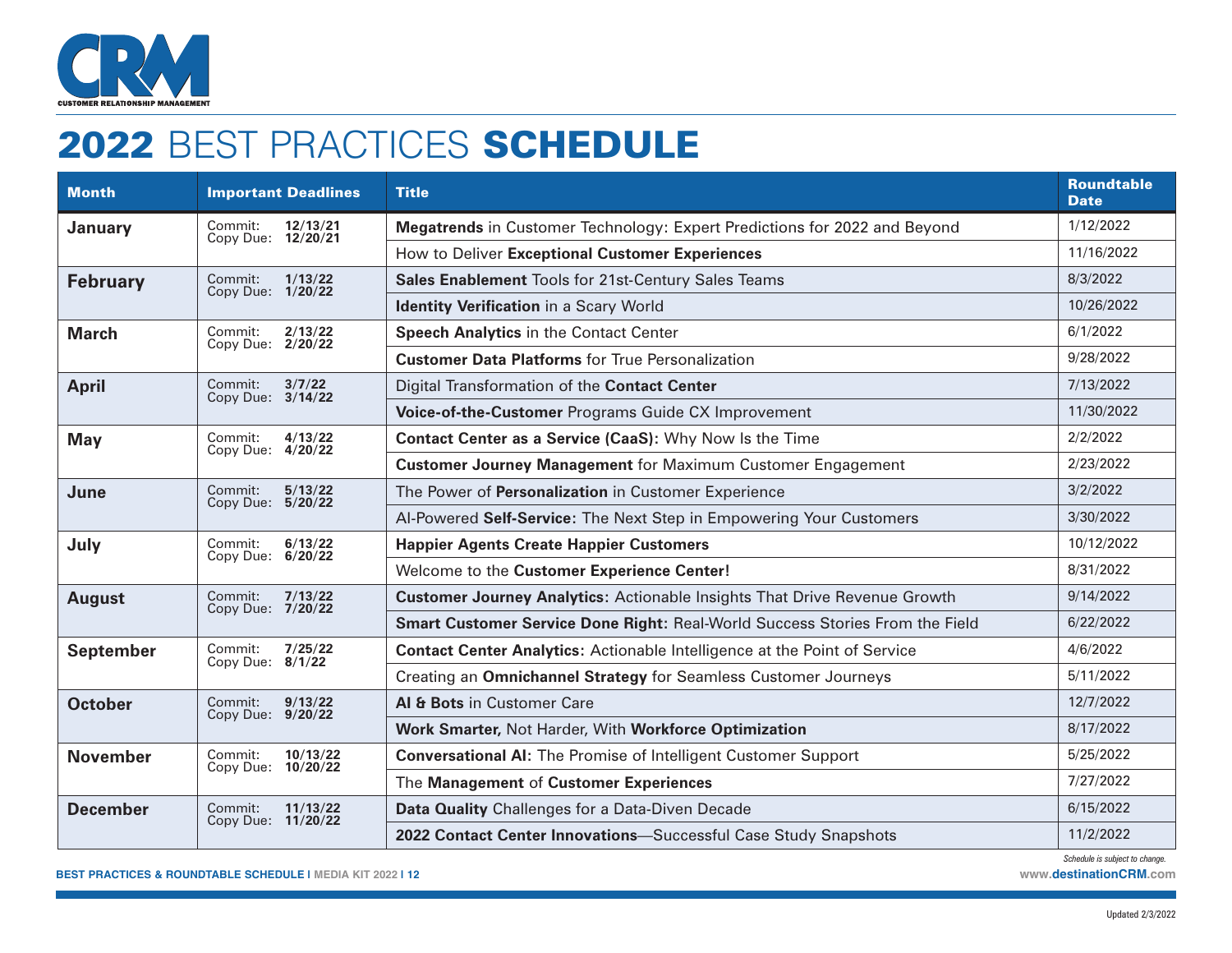

# 2022 BEST PRACTICES DEEP DIVES

| <b>JANUARY</b>                                                                                                                                                                                                                                                                                                                                                                                                                                                                                                                                                                                                                                                                                                                                                                                                                                                                                                                                                                                                                                                                                                                                                                                                                                                                                                                                                                                                                                                                                                       | <b>FEBRUARY</b>                                                                                                                                                                                                                                                                                                                                                                                                                                                                                                                                                                                                                                                                                                                                                                                                                                                                                                                                                                                                                                                                                                                                                                                                                                                                                                                                                                                                                                                                                                                                                                                                                                                           |  |
|----------------------------------------------------------------------------------------------------------------------------------------------------------------------------------------------------------------------------------------------------------------------------------------------------------------------------------------------------------------------------------------------------------------------------------------------------------------------------------------------------------------------------------------------------------------------------------------------------------------------------------------------------------------------------------------------------------------------------------------------------------------------------------------------------------------------------------------------------------------------------------------------------------------------------------------------------------------------------------------------------------------------------------------------------------------------------------------------------------------------------------------------------------------------------------------------------------------------------------------------------------------------------------------------------------------------------------------------------------------------------------------------------------------------------------------------------------------------------------------------------------------------|---------------------------------------------------------------------------------------------------------------------------------------------------------------------------------------------------------------------------------------------------------------------------------------------------------------------------------------------------------------------------------------------------------------------------------------------------------------------------------------------------------------------------------------------------------------------------------------------------------------------------------------------------------------------------------------------------------------------------------------------------------------------------------------------------------------------------------------------------------------------------------------------------------------------------------------------------------------------------------------------------------------------------------------------------------------------------------------------------------------------------------------------------------------------------------------------------------------------------------------------------------------------------------------------------------------------------------------------------------------------------------------------------------------------------------------------------------------------------------------------------------------------------------------------------------------------------------------------------------------------------------------------------------------------------|--|
| <b>Commit:</b> 12/13/21<br><b>Copy Due: 12/20/21</b>                                                                                                                                                                                                                                                                                                                                                                                                                                                                                                                                                                                                                                                                                                                                                                                                                                                                                                                                                                                                                                                                                                                                                                                                                                                                                                                                                                                                                                                                 | <b>Commit: 1/13/22</b><br><b>Copy Due: 1/20/22</b>                                                                                                                                                                                                                                                                                                                                                                                                                                                                                                                                                                                                                                                                                                                                                                                                                                                                                                                                                                                                                                                                                                                                                                                                                                                                                                                                                                                                                                                                                                                                                                                                                        |  |
| Megatrends in Customer Technology: Expert Predictions for 2022<br>and Beyond<br>In the 25 years since the launch of CRM magazine in 1997, an entire ecosystem of customer<br>technologies has completely transformed the way organizations deliver customer support and<br>market and sell their products and services.<br>Advances in broadband, Wi-Fi, smartphones, social networks, and ecommerce and rapidly<br>changing customer expectations have radically altered the way we live and do business.<br>In this month's Best Practices topic, we ask our contributors to peer into the future and share<br>their predictions for which trends will yield the most significant opportunities or challenges in<br>the near and long term.<br>This glimpse into the future is always fun and fascinating. Help our readers make sense of it all<br>with your expert perspective.<br><b>Roundtable Date: 1/12/2022</b><br>How to Deliver Exceptional Customer Experiences<br>Delivering exceptional customer experiences (CX) is the goal of C-suite decision makers and<br>CX professionals everywhere. But how should companies approach this lofty goal and reap the<br>benefits of more loyal customers, higher profit margins, and increased shareholder value?<br>Contribute to this month's Best Practices Series and help our readers build a business case for<br>their CX programs so they can deliver exceptional experiences that ensure their competitive edge.<br><b>Roundtable Date: 11/16/2022</b> | Sales Enablement Tools for 21st-Century Sales Teams<br>Sales teams face new challenges as buyers are better prepared than ever to evaluate vendors<br>and products without ever speaking to a sales representative.<br>Sales enablement tools can combine business intelligence, content analytics, customer<br>experience, CRM, gamification, automation, sales analytics, and other processes to enable<br>sales reps to close deals.<br>Contribute your experiences and recommendations to this month's Best Practices installment<br>and help our readers learn how these new tools and technologies can help their sales teams<br>close more business and increase their win ratios.<br><b>Roundtable Date: 8/3/2022</b><br><b>El Identity Verification</b> in a Scary World<br>One of the most insidious crimes targeting individuals and institutions is identity theft and fraud.<br>Its total cost to consumers was \$56 billion in 2020 alone.<br>Fraudsters have become very sophisticated at targeting call centers and online accounts,<br>especially when security hasn't kept pace with creative hackers.<br>Most customers are willing to submit to security questions because they know that these<br>inconveniences are put in place to protect them. But is there a better way to ensure that security<br>without undue friction to the customer?<br>Contribute your expertise to this month's Best Practices Series and help our readers understand<br>the full range of customer authentication and identity verification technologies that will help them<br>keep customers and institutions safe from fraud.<br><b>Roundtable Date: 10/26/2022</b> |  |

*Continued on next page >>*



*One of the few places I see actual value from vendor-sponsored articles and case studies, and webinars; they aren't sales pitches."* DISTINGUISHED VP, TECHNOLOGY ECOSYSTEMS TSIA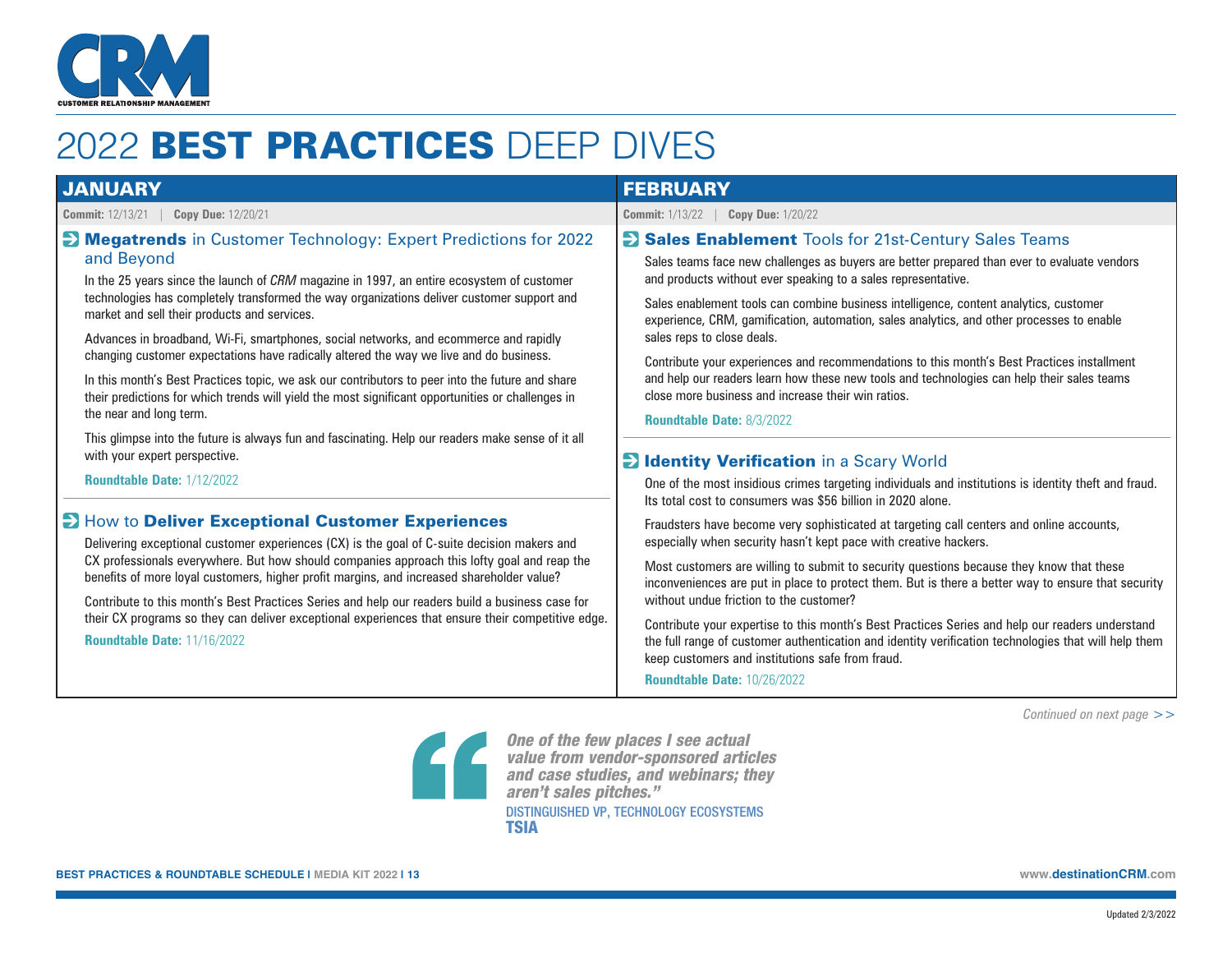

| <b>MARCH</b>                                                                                                                                                                                                                                                                                                                                                                                                                                                                                                                                                                                                                                                                                                                                                                                                                                                         | <b>APRIL</b>                                                                                                                                                                                                                                                                                                                                                                                                                                                                                                                                                                                                                                                                                                         |  |
|----------------------------------------------------------------------------------------------------------------------------------------------------------------------------------------------------------------------------------------------------------------------------------------------------------------------------------------------------------------------------------------------------------------------------------------------------------------------------------------------------------------------------------------------------------------------------------------------------------------------------------------------------------------------------------------------------------------------------------------------------------------------------------------------------------------------------------------------------------------------|----------------------------------------------------------------------------------------------------------------------------------------------------------------------------------------------------------------------------------------------------------------------------------------------------------------------------------------------------------------------------------------------------------------------------------------------------------------------------------------------------------------------------------------------------------------------------------------------------------------------------------------------------------------------------------------------------------------------|--|
| <b>Copy Due: 2/20/22</b>                                                                                                                                                                                                                                                                                                                                                                                                                                                                                                                                                                                                                                                                                                                                                                                                                                             | <b>Commit: 3/7/22</b>                                                                                                                                                                                                                                                                                                                                                                                                                                                                                                                                                                                                                                                                                                |  |
| <b>Commit: 2/13/22</b>                                                                                                                                                                                                                                                                                                                                                                                                                                                                                                                                                                                                                                                                                                                                                                                                                                               | <b>Copy Due: 3/14/22</b>                                                                                                                                                                                                                                                                                                                                                                                                                                                                                                                                                                                                                                                                                             |  |
| Speech Analytics in the Contact Center<br>Speech analytics can glean critical insights from the torrent of unstructured voice data flowing<br>through a contact center. Analysis of voice data has been the missing piece for monitoring what<br>is happening in the contact center in real-time. There can be no digital transformation of the<br>contact center without speech analytics.<br>It is no wonder that speech analytics is one of the fastest-growing call center technology<br>segments. Speech analytics can analyze 100% of customer interactions to detect trends and<br>emotions that might signal a problem. It can also empower agents in real-time and guide them<br>to provide better service by improving their effectiveness and consistency.<br>Contribute your expert perspectives to this month's Best Practices installment and help our | <b>Digital Transformation of the Contact Center</b><br>The goal of digital transformation is to integrate digital technology into all aspects of an<br>organization to create real value for its customers. The contact center is the primary source of<br>customer-facing information flows and absolutely must be prioritized for any organization-wide,<br>digital transformation effort.<br>Contribute your expertise to this month's Best Practices installment and help our readers<br>transform their contact center into the eyes, ears, and source of customer data insights your<br>organization requires to provide value to customers, employees, and shareholders.<br><b>Roundtable Date: 7/13/2022</b> |  |
| information-seeking readers benefit from your knowledge and expertise.                                                                                                                                                                                                                                                                                                                                                                                                                                                                                                                                                                                                                                                                                                                                                                                               | <b>D</b> Voice-of-the-Customer Programs Guide CX Improvement                                                                                                                                                                                                                                                                                                                                                                                                                                                                                                                                                                                                                                                         |  |
| <b>Roundtable Date: 6/1/2022</b>                                                                                                                                                                                                                                                                                                                                                                                                                                                                                                                                                                                                                                                                                                                                                                                                                                     | Our readers want to deliver excellent customer experiences that lead to higher customer                                                                                                                                                                                                                                                                                                                                                                                                                                                                                                                                                                                                                              |  |
| <b>Customer Data Platforms</b> for True Personalization                                                                                                                                                                                                                                                                                                                                                                                                                                                                                                                                                                                                                                                                                                                                                                                                              | satisfaction, loyalty, and profits and a Voice of the Customer (VoC) program to guide their                                                                                                                                                                                                                                                                                                                                                                                                                                                                                                                                                                                                                          |  |
| $\rightarrow$                                                                                                                                                                                                                                                                                                                                                                                                                                                                                                                                                                                                                                                                                                                                                                                                                                                        | efforts.                                                                                                                                                                                                                                                                                                                                                                                                                                                                                                                                                                                                                                                                                                             |  |
| The primary goal of customer data platforms (CDPs) is to yield one persistent, unified customer                                                                                                                                                                                                                                                                                                                                                                                                                                                                                                                                                                                                                                                                                                                                                                      | Well implemented VoC programs keep organizations consistently on track while producing key                                                                                                                                                                                                                                                                                                                                                                                                                                                                                                                                                                                                                           |  |
| record that is accessible to other systems. Data can be gathered from multiple sources, cleaned,                                                                                                                                                                                                                                                                                                                                                                                                                                                                                                                                                                                                                                                                                                                                                                     | metrics that reveal their successes, plan deviations, and service gaps that might otherwise go                                                                                                                                                                                                                                                                                                                                                                                                                                                                                                                                                                                                                       |  |
| combined, and appended to create a single customer profile.                                                                                                                                                                                                                                                                                                                                                                                                                                                                                                                                                                                                                                                                                                                                                                                                          | unnoticed.                                                                                                                                                                                                                                                                                                                                                                                                                                                                                                                                                                                                                                                                                                           |  |
| CDPs allow for deep personalization. The centralized customer data in the CDP is then available                                                                                                                                                                                                                                                                                                                                                                                                                                                                                                                                                                                                                                                                                                                                                                      | VoC feedback is crucial for the optimal alignment of customer success, operations, and product                                                                                                                                                                                                                                                                                                                                                                                                                                                                                                                                                                                                                       |  |
| to other systems for marketing campaigns, customer service, and all customer experience                                                                                                                                                                                                                                                                                                                                                                                                                                                                                                                                                                                                                                                                                                                                                                              | development departments. Elimination of these blind spots also eliminates unforced errors.                                                                                                                                                                                                                                                                                                                                                                                                                                                                                                                                                                                                                           |  |
| initiatives.                                                                                                                                                                                                                                                                                                                                                                                                                                                                                                                                                                                                                                                                                                                                                                                                                                                         | Contribute your guidance in this month's Bast Practices topic and help our readers learn how                                                                                                                                                                                                                                                                                                                                                                                                                                                                                                                                                                                                                         |  |
| Contribute to this month's Best Practices topic and explain how a CDP platform and strategy                                                                                                                                                                                                                                                                                                                                                                                                                                                                                                                                                                                                                                                                                                                                                                          | to incorporate VoC programs into their efforts to align their organizations and increase the                                                                                                                                                                                                                                                                                                                                                                                                                                                                                                                                                                                                                         |  |
| can provide personalized customer experiences in customer support, marketing, and other areas                                                                                                                                                                                                                                                                                                                                                                                                                                                                                                                                                                                                                                                                                                                                                                        | customer experiences they aspire to deliver.                                                                                                                                                                                                                                                                                                                                                                                                                                                                                                                                                                                                                                                                         |  |
| where deep personalization is a core goal.                                                                                                                                                                                                                                                                                                                                                                                                                                                                                                                                                                                                                                                                                                                                                                                                                           | <b>Roundtable Date: 11/30/2022</b>                                                                                                                                                                                                                                                                                                                                                                                                                                                                                                                                                                                                                                                                                   |  |
| <b>Roundtable Date: 9/28/2022</b>                                                                                                                                                                                                                                                                                                                                                                                                                                                                                                                                                                                                                                                                                                                                                                                                                                    |                                                                                                                                                                                                                                                                                                                                                                                                                                                                                                                                                                                                                                                                                                                      |  |

*Continued on next page >>*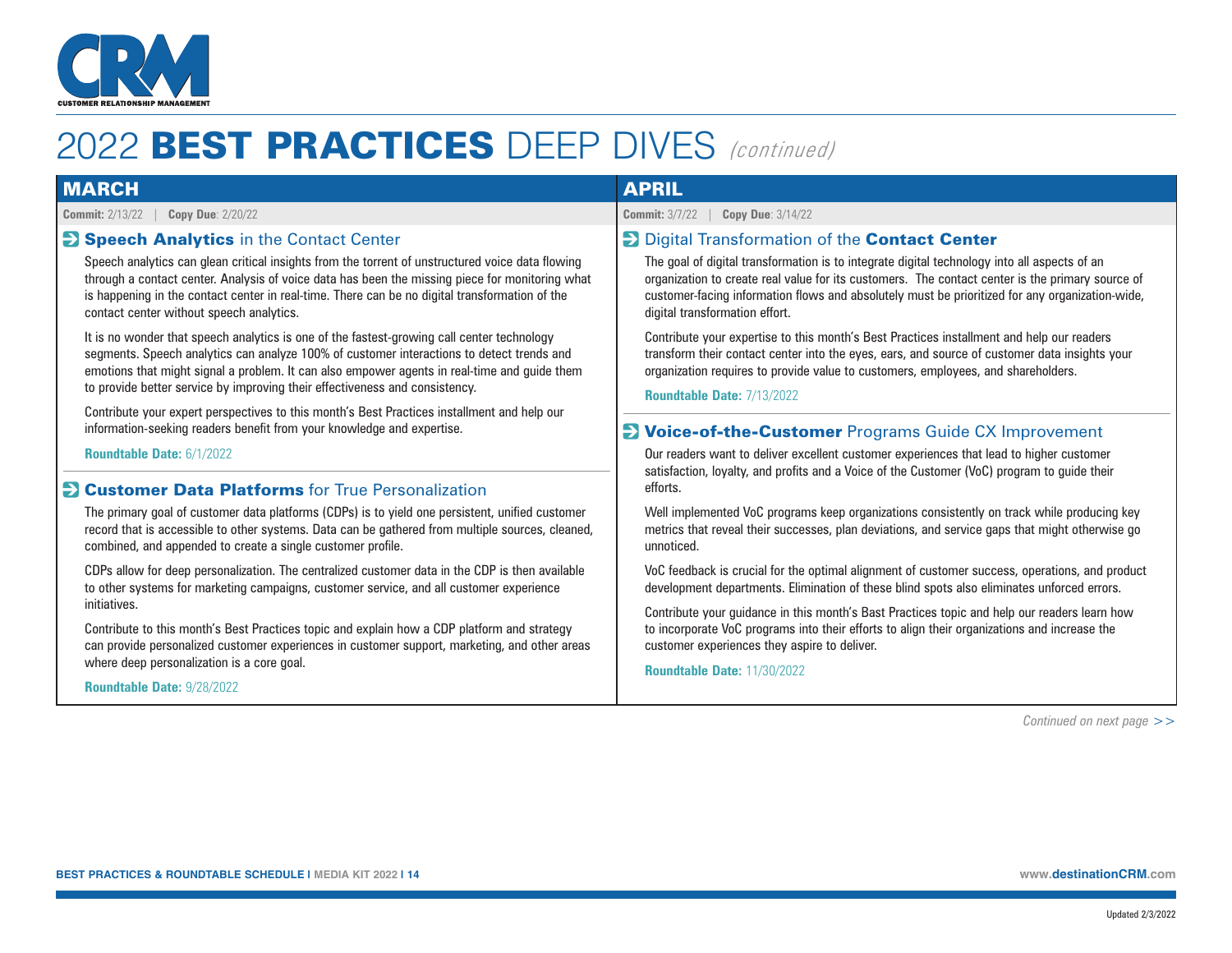

| <b>MAY</b>                                                                                                                                                                                                                                                                                                                                                                                                                                                                                                                                                                                                                                                                                                                                     | <b>JUNE</b>                                                                                                                                                                                                                                                                                                                                                                                                                                                                                                                                                                                                                                                                                                                                                                                                                                                                          |
|------------------------------------------------------------------------------------------------------------------------------------------------------------------------------------------------------------------------------------------------------------------------------------------------------------------------------------------------------------------------------------------------------------------------------------------------------------------------------------------------------------------------------------------------------------------------------------------------------------------------------------------------------------------------------------------------------------------------------------------------|--------------------------------------------------------------------------------------------------------------------------------------------------------------------------------------------------------------------------------------------------------------------------------------------------------------------------------------------------------------------------------------------------------------------------------------------------------------------------------------------------------------------------------------------------------------------------------------------------------------------------------------------------------------------------------------------------------------------------------------------------------------------------------------------------------------------------------------------------------------------------------------|
| <b>Copy Due: 4/20/22</b><br><b>Commit: 4/13/22</b>                                                                                                                                                                                                                                                                                                                                                                                                                                                                                                                                                                                                                                                                                             | <b>Commit: 5/13/22</b><br><b>Copy Due: 5/20/22</b>                                                                                                                                                                                                                                                                                                                                                                                                                                                                                                                                                                                                                                                                                                                                                                                                                                   |
| <b>Contact Center as a Service (CaaS):</b> Why Now Is the Time<br>The events of the past few years have escalated interest in all cloud services, although not<br>necessarily for their featured benefits, such as no/low capital expenditures, decreased need for<br>IT support, or instant updates and fixes.<br>The ability to connect with remote workers, while always a core feature, has sprung to the<br>forefront as supporting work-from-home agents has become key to retaining staff and providing<br>even better customer experiences.<br>Contribute your expertise to help our readers evaluate on-premises versus cloud solutions in this<br>month's highly relevant Best Practices series.<br><b>Roundtable Date: 2/2/2022</b> | The Power of <b>Personalization</b> in Customer Experience<br>Personalization is a powerful tactic that supports customer experience (CX) strategies with<br>undeniably positive results. Adopting personalization as a core, actionable means for driving<br>positive CX outcomes is essential for your company's customer-facing departments. Customer<br>service, marketing, and sales need to know their customers and prospects and use this<br>information to serve their needs better.<br>Contribute your recommendations to this month's Best Practices topic to help our readers deliver<br>superior CX that leverages personalization techniques so they can achieve their goals.<br>Our readers need to learn why personalization is essential for true digital transformation, and they<br>can benefit from the expertise you share.<br><b>Roundtable Date: 3/2/2022</b> |
| <b>Example: Customer Journey Management</b> for Maximum Customer<br>Engagement<br>Customer journeys are the complete sum of experiences that customers go through when<br>interacting with your company.<br>Customer journey management encompasses sales, marketing, and customer service as<br>prospects and customers move through their journeys, defined by your journey maps, at each<br>stage of the process.<br>The challenge of customer journey management is to create smooth paths for customers by<br>determining which messages or actions can successfully move them from one phase to the                                                                                                                                      | Al-Powered Self-Service: The Next Step in Empowering Your<br><b>Customers</b><br>Providing a well-implemented self-service strategy helps organizations achieve a classic win-win<br>scenario for their customers and companies. Research shows that customers overwhelmingly<br>prefer self-service over speaking with a human agent. And, the ROI analysis will reveal that self-<br>service is far less expensive than involving an agent.<br>Repetitive service inquiries like tracking shipments, changing passwords, or asking simple<br>product questions are already diverted from agents by chatbots, FAQs, and IVRs to the delight of                                                                                                                                                                                                                                      |
| next and keep them engaged enough to purchase and sufficiently satisfied with their post-sales<br>experiences to keep coming back.<br>Contribute your experience-based recommendations in this month's Best Practices topic to help<br>our audience manage their customer journey processes in order to retain their customers for life.                                                                                                                                                                                                                                                                                                                                                                                                       | customers and CFOs everywhere. But can companies use AI-powered options to further extend<br>customer self-service and the cost reductions it yields?<br>Contribute your expertise to this month's timely Best Practices topic to help our readers determine<br>which AI-powered self-service options are available and how they should plan to incorporate<br>these powerful technologies into their tech stacks and strategic plans.                                                                                                                                                                                                                                                                                                                                                                                                                                               |

**Roundtable Date:** 2/23/2022

#### **Roundtable Date:** 3/30/2022

*Continued on next page >>*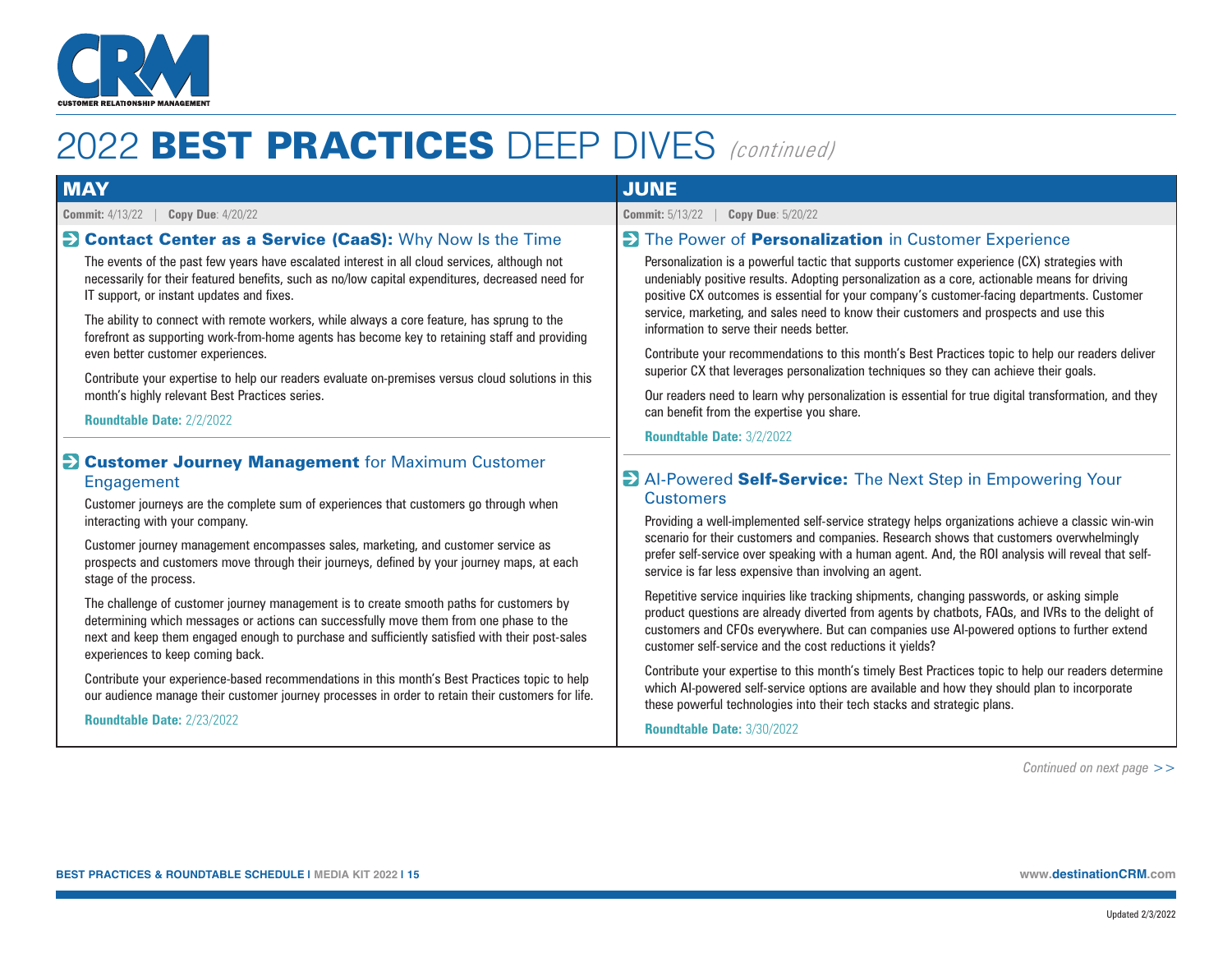

| <b>Commit:</b> 7/13/22   <b>Copy Due:</b> 7/20/22<br><b>El Customer Journey Analytics:</b> Actionable Insights That Drive<br><b>Revenue Growth</b><br>Customer journey analytics can help companies increase customer lifetime value, improve<br>customer loyalty, and drive revenue growth. Journey analytics can provide valuable insights<br>from every customer interaction and uncover points of friction that prevent customer journeys<br>from flowing smoothly.<br>Customer journey analytics measures the effectiveness of customer experiences (CX) and helps<br>optimize customer journey mapping, ensuring customers stay on the path toward conversion<br>and future business.                                                                                                                                                                                                                                                                                                                                                                                              |
|------------------------------------------------------------------------------------------------------------------------------------------------------------------------------------------------------------------------------------------------------------------------------------------------------------------------------------------------------------------------------------------------------------------------------------------------------------------------------------------------------------------------------------------------------------------------------------------------------------------------------------------------------------------------------------------------------------------------------------------------------------------------------------------------------------------------------------------------------------------------------------------------------------------------------------------------------------------------------------------------------------------------------------------------------------------------------------------|
|                                                                                                                                                                                                                                                                                                                                                                                                                                                                                                                                                                                                                                                                                                                                                                                                                                                                                                                                                                                                                                                                                          |
| Contribute your expertise to this month's Best Practices series and share your knowledge and<br>experience with our readers to help them keep their customers on track and coming back.<br><b>Roundtable Date: 9/14/2022</b><br>Smart Customer Service Done Right: Real-World Success<br><b>Stories From the Field</b><br>Do you ever wonder what your chief competitor is doing to solve the same problems your<br>company is experiencing? Or maybe a new upstart is killing it because they aren't entangled in<br>the same web of chaotic legacy systems that hamper your efforts.<br>Contribute to this month's Best Practices topic with a case study, success story, or relevant<br>information from the field to illustrate what other companies have done to substantially improve<br>their customer experiences.<br>Help our readers benefit from your hard-earned wisdom so they can skirt the mistakes of others<br>and benefit from proven best practices that have been field tested and determined to be the best<br>path to follow.<br><b>Roundtable Date: 6/22/2022</b> |
|                                                                                                                                                                                                                                                                                                                                                                                                                                                                                                                                                                                                                                                                                                                                                                                                                                                                                                                                                                                                                                                                                          |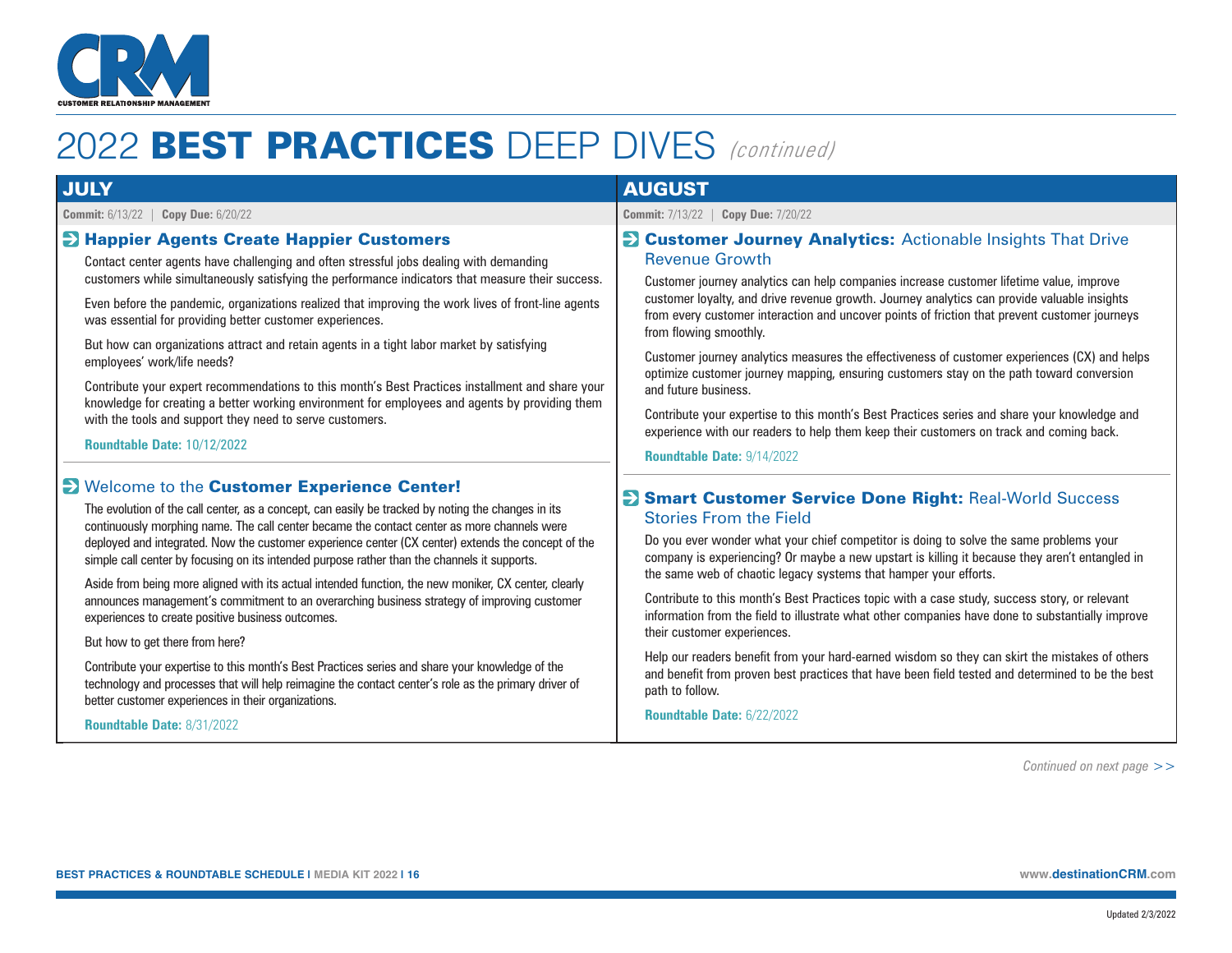

| <b>SEPTEMBER</b>                                                                                                                                                                                                                                                                                                                                                                                                                                                                                                                                                                                                                                                                                                                                                                                                                                                         | <b>OCTOBER</b>                                                                                                                                                                                                                                                                                                                                                                                                                                                                                                                                                                                                                                                                                                                                                                                                                                                                                                                                                                                                                                                                                                                                                                                                                                                                                                                                                                                   |  |
|--------------------------------------------------------------------------------------------------------------------------------------------------------------------------------------------------------------------------------------------------------------------------------------------------------------------------------------------------------------------------------------------------------------------------------------------------------------------------------------------------------------------------------------------------------------------------------------------------------------------------------------------------------------------------------------------------------------------------------------------------------------------------------------------------------------------------------------------------------------------------|--------------------------------------------------------------------------------------------------------------------------------------------------------------------------------------------------------------------------------------------------------------------------------------------------------------------------------------------------------------------------------------------------------------------------------------------------------------------------------------------------------------------------------------------------------------------------------------------------------------------------------------------------------------------------------------------------------------------------------------------------------------------------------------------------------------------------------------------------------------------------------------------------------------------------------------------------------------------------------------------------------------------------------------------------------------------------------------------------------------------------------------------------------------------------------------------------------------------------------------------------------------------------------------------------------------------------------------------------------------------------------------------------|--|
| <b>Copy Due: 8/1/22</b><br><b>Commit: 7/25/22</b>                                                                                                                                                                                                                                                                                                                                                                                                                                                                                                                                                                                                                                                                                                                                                                                                                        | <b>Commit: 9/13/22</b><br><b>Copy Due: 9/20/22</b>                                                                                                                                                                                                                                                                                                                                                                                                                                                                                                                                                                                                                                                                                                                                                                                                                                                                                                                                                                                                                                                                                                                                                                                                                                                                                                                                               |  |
| <b>EX Contact Center Analytics:</b> Actionable Intelligence at the<br><b>Point of Service</b><br>One of the hottest areas projected for investment in the already heated contact center market<br>is analytics. Recent research indicates that the contact center analytics market will see a<br>compound annual growth rate (CAGR) of 16%, reaching almost \$3 billion by 2027.<br>The market is driven by increasing demand for predictive analytics and real-time monitoring<br>capabilities and integrating data from multiple customer channels and enterprise systems.<br>The ability to analyze speech, text, agent desktops, self-service, and cross-channel interactions<br>is essential to providing proactive support that is suggested by predictive analytics.<br>Contribute your expertise to this month's Best Practices topic and help our readers learn | <b>EXAI &amp; Bots</b> in Customer Care<br>Way back in 2020, Gartner estimated that 40% of all customer interactions will be guided by Al<br>and machine learning technologies by 2023.<br>Are we there yet? What are the best applications for these technologies? How can<br>organizations use these technologies to expand their self-service capabilities, and how have<br>consumers responded to these promising technologies?<br>Contribute to this month's Best Practices installment and help our readers understand the<br>current state of AI and bots and where these technologies will be deployed or expanded in the<br>coming year.<br><b>Roundtable Date: 12/7/2022</b><br><b>E</b> Work Smarter, Not Harder, With Workforce Optimization<br>Workforce optimization (WFO) is a business strategy focused on balancing customer<br>satisfaction, service levels, employee scheduling, operational costs, and other key performance<br>metrics in order to get the maximum benefit from your contact center agents.<br>WFO also ensures employees are appropriately scheduled, trained, monitored, evaluated,<br>rewarded, and engaged. WFO includes every functional aspect of running a modern contact<br>center, including workforce management, quality management, business intelligence and<br>analytics, and concepts like agent engagement and customer retention programs. |  |
| how contact center analytics can help them stay on target to provide extraordinary customer<br>journeys.<br><b>Roundtable Date: 4/6/2022</b>                                                                                                                                                                                                                                                                                                                                                                                                                                                                                                                                                                                                                                                                                                                             |                                                                                                                                                                                                                                                                                                                                                                                                                                                                                                                                                                                                                                                                                                                                                                                                                                                                                                                                                                                                                                                                                                                                                                                                                                                                                                                                                                                                  |  |
| S Creating an Omnichannel Strategy for Seamless Customer<br>Journeys<br>Creating a seamless customer journey, integrated across multiple channels, is crucial for<br>delivering smooth, frictionless customer experiences, whether customers engage with you on<br>the phone, your app or website, or even in person at your brick-and-mortar store.                                                                                                                                                                                                                                                                                                                                                                                                                                                                                                                     |                                                                                                                                                                                                                                                                                                                                                                                                                                                                                                                                                                                                                                                                                                                                                                                                                                                                                                                                                                                                                                                                                                                                                                                                                                                                                                                                                                                                  |  |
| Most likely, your customers are already using multiple channels when doing business with<br>you. According to a recent Harvard Business Review study, 73% of all customers use multiple<br>channels during their purchase journeys.                                                                                                                                                                                                                                                                                                                                                                                                                                                                                                                                                                                                                                      | Contribute your recommendations to this Best Practices installment and educate our readers<br>on the benefits of WFO for better agent experiences that will translate into better customer<br>experiences.                                                                                                                                                                                                                                                                                                                                                                                                                                                                                                                                                                                                                                                                                                                                                                                                                                                                                                                                                                                                                                                                                                                                                                                       |  |
| So how do you meet your customers in their preferred channels and turn these multichannel<br>interactions into a smooth journey?                                                                                                                                                                                                                                                                                                                                                                                                                                                                                                                                                                                                                                                                                                                                         | <b>Roundtable Date: 8/17/2022</b>                                                                                                                                                                                                                                                                                                                                                                                                                                                                                                                                                                                                                                                                                                                                                                                                                                                                                                                                                                                                                                                                                                                                                                                                                                                                                                                                                                |  |

*Continued on next page >>*

**Roundtable Date:** 5/11/22

 Contribute your recommendations to this month's Best Practices installment and help our readers create seamless omnichannel experiences that increase customer loyalty and sales.

Updated 2/3/2022